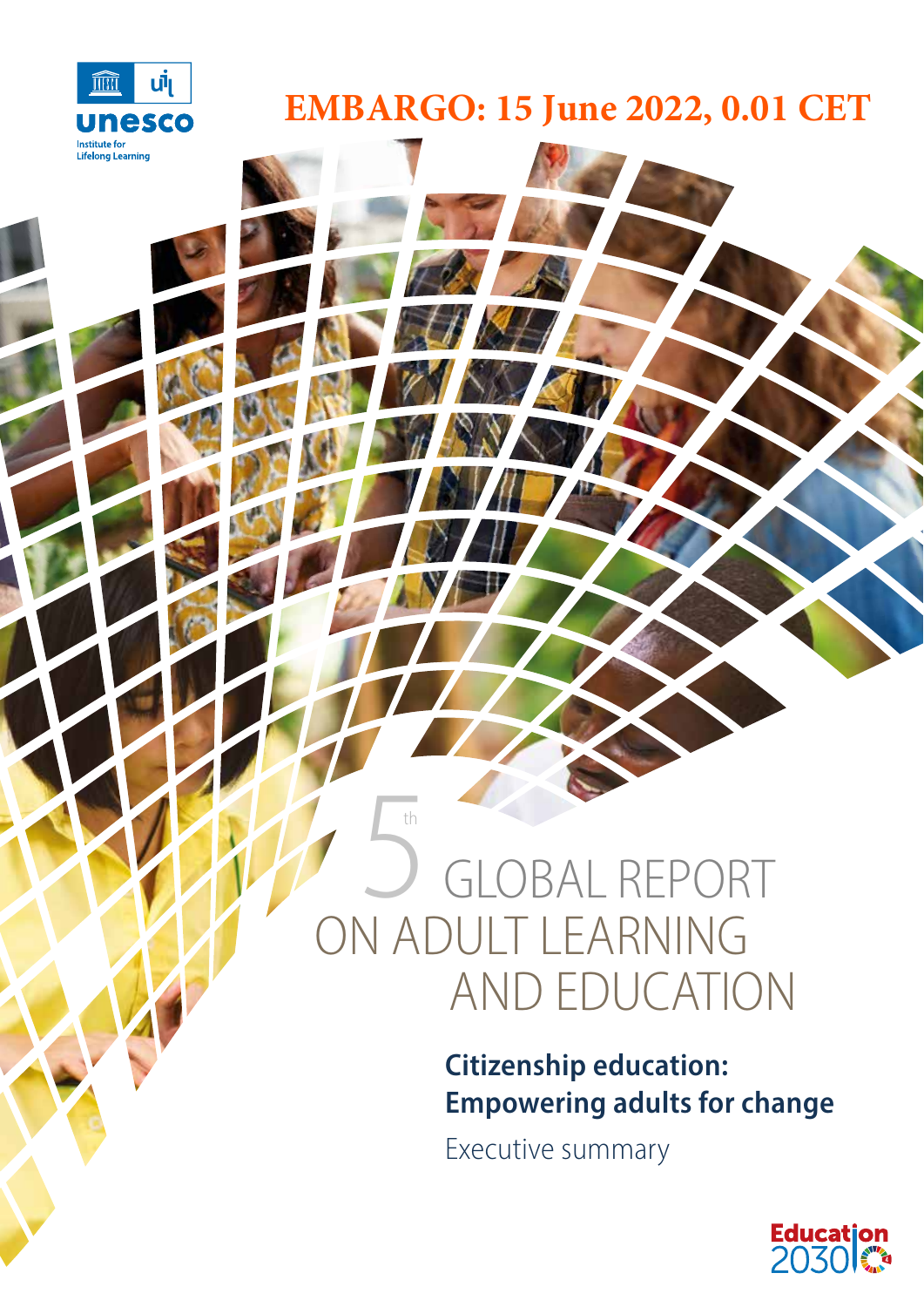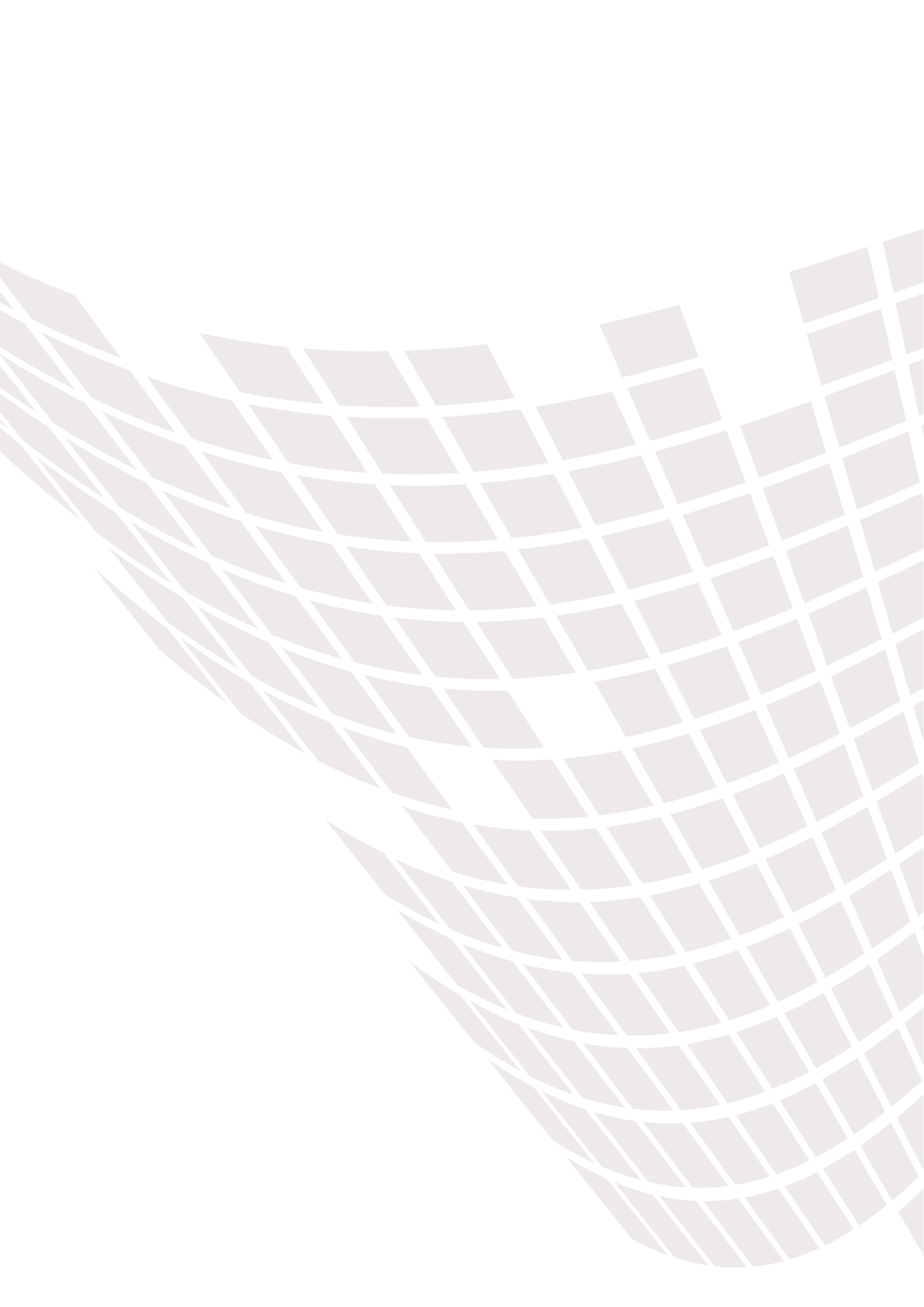# 5 GLOBAL REPORT ON ADULT LEARNING AND EDUCATION th

# **Citizenship education: Empowering adults for change**

Executive summary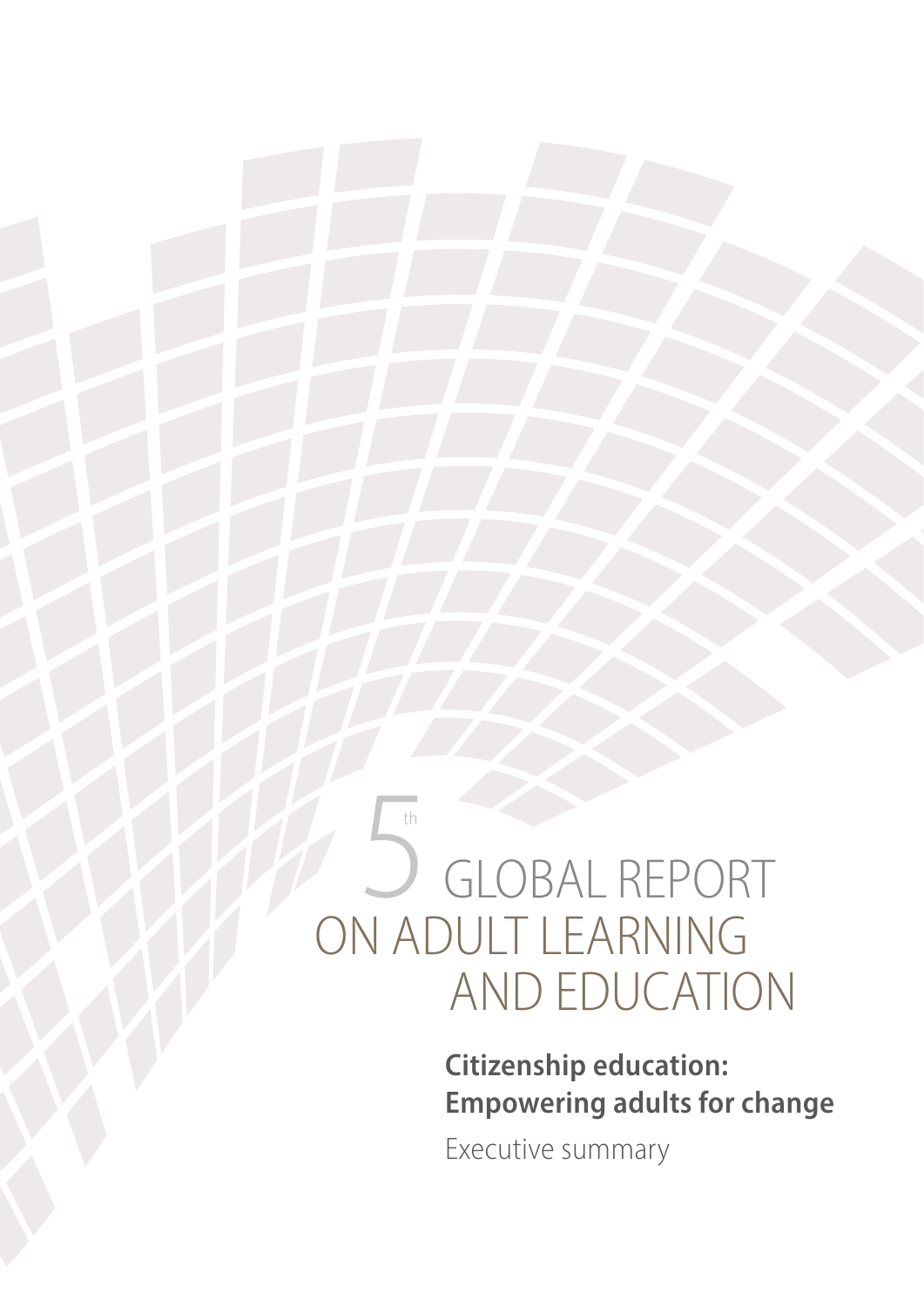Published 2022 by

UNESCO Institute for Lifelong Learning Feldbrunnenstraße 58 20148 Hamburg Germany

#### © UNESCO

The UNESCO Institute for Lifelong Learning (UIL) undertakes research, capacity-building, networking and publication on lifelong learning with a focus on adult and continuing education, literacy and non-formal education. Its publications are a valuable resource for education researchers, planners, policy-makers and practitioners.

While the programmes of UIL are established along the lines laid down by the General Conference of UNESCO, the publications of the Institute are issued under its sole responsibility. UNESCO is not responsible for their contents.

The points of view, selection of facts and opinions expressed are those of the authors and do not necessarily coincide with official positions of UNESCO or UIL.

The designations employed and the presentation of material in this publication do not imply the expression of any opinion whatsoever on the part of UNESCO or UIL concerning the legal status of any country or territory, or its authorities, or concerning the delimitations of the frontiers of any country or territory.

This publication is available in Open Access under the Attribution-ShareAlike 3.0 IGO (CC-BY-SA 3.0 IGO) licence (http://creativecommons.org/licenses/by-sa/3.0/igo/).

By using the content of this publication, the users accept to be bound by the terms of use of the UNESCO Open Access Repository (http://en.unesco.org/openaccess/terms-use-ccbysa-en).



#### **Photos**

Front cover: Top: © AYA images/Shutterstock Bottom: © Arrowsmith2/Shutterstock

Back cover: Top: © Monkey Business Images/Shutterstock Bottom: © Parsobchai Ngammoa/Shutterstock

#### **Design**

Christiane Marwecki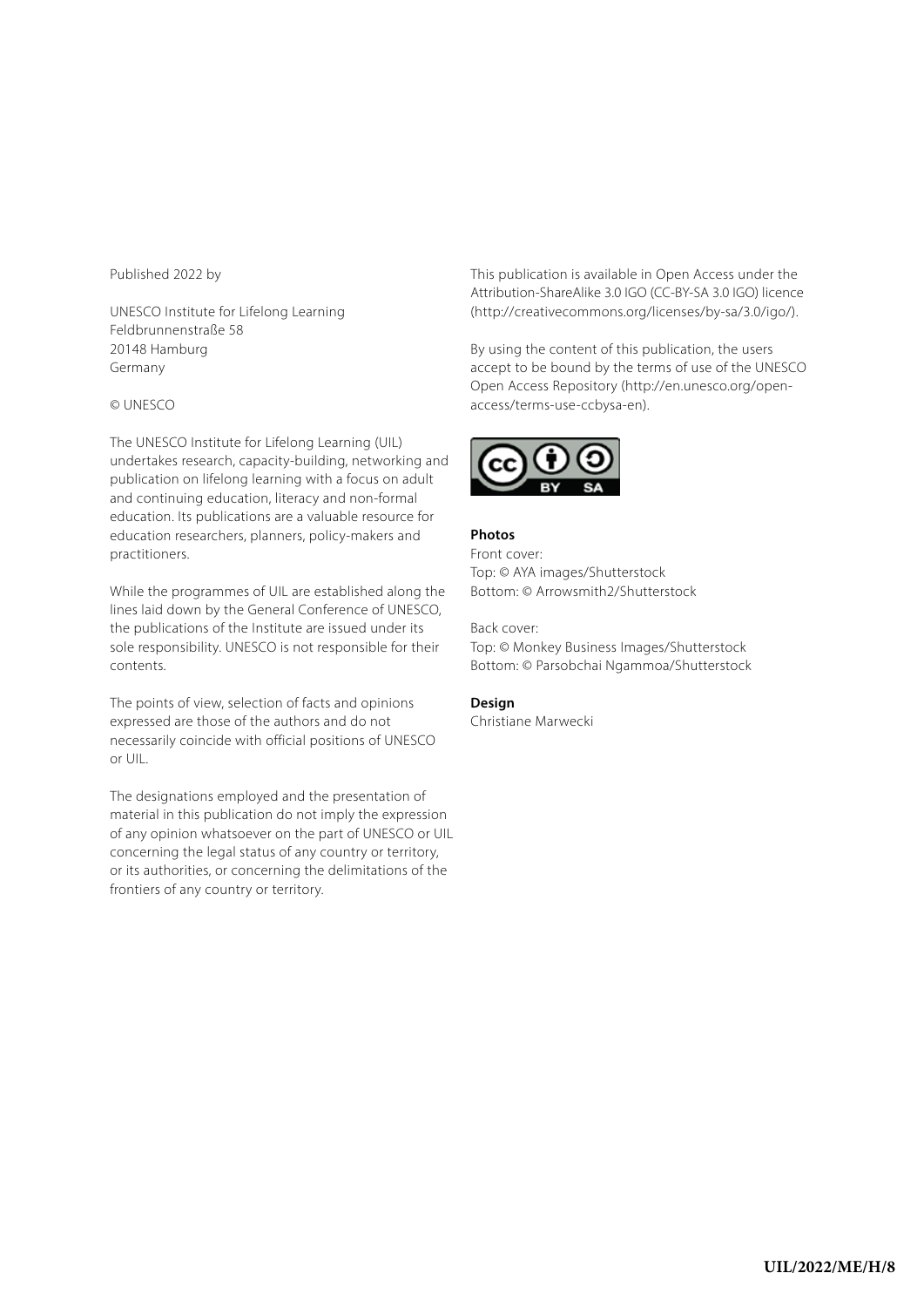# FOREWORD

'Everyone has the right to education.' As Article 26 of the Universal Declaration of Human Rights emphasizes, education is a right that is both fundamental and universal. Here, universal means in all countries, for all girls and all boys and – as we often forget – at all ages. Lifelong learning is not only a right; it is also a crucial asset in facing the social and economic uncertainty and environmental and digital disruption to which we must adapt on an ongoing basis. It is a culture that we must develop if we are to strengthen social cohesion, equal opportunities, gender equality and the economic vitality of our societies.

Our Global Report on Adult Learning and Education (GRALE), the first edition of which was published in 2009, contributes to this goal by providing international reference data to support and inform public policies. This report underlines that the Belém Framework for Action on adult learning and education, the coordination of which Member States entrusted to UNESCO, has generated real momentum over the past decade.

Indeed, *GRALE 5* reveals some very encouraging trends. For example, it highlights the fact that the number of adults – especially women – participating in education has grown in most Member States since 2018.

However, this report also identifies areas for improvement. Vulnerable populations and minorities, such as migrants, Indigenous peoples, older citizens and people with disabilities, are still, all too often, left behind, when they should be priority groups.

And while the importance of lifelong learning is increasingly being recognized, it suffers from harmful underinvestment. Nearly half of all countries invest only 2% or less of their overall education budgets in this field – even though, as UNESCO firmly believes, it is the best possible public investment for the future.

Our report also reiterates the need to place contemporary challenges at the heart of learning programmes. For instance, climate issues are not yet sufficiently taken into account.

Citizenship education for adults – an additional focus of the report – is another essential topic, for it is this type of education that teaches respect for differences, critical thinking skills and awareness of our shared humanity, while reinforcing civic engagement. In this field, the report shows that, while progress has been made, the potential of citizenship education is yet to be fully galvanized.

In line with UNESCO's recent report on the Futures of Education, *GRALE 5* calls for adult education to be fully included in a culture of lifelong learning – and for it to be recognized as one of the best tools to rise to the challenges of today and tomorrow.

As we prepare for the seventh International Conference on Adult Education (CONFINTEA VII), taking place in Marrakech, Morocco, in June, I have no doubt that UNESCO's Member States will commit to advancing the right to lifelong learning. Faced with the challenges of today's world, we must be able to count on education as a global common good – for everyone, everywhere.

Aroulai Andreu

Audrey Azoulay Director-General, UNESCO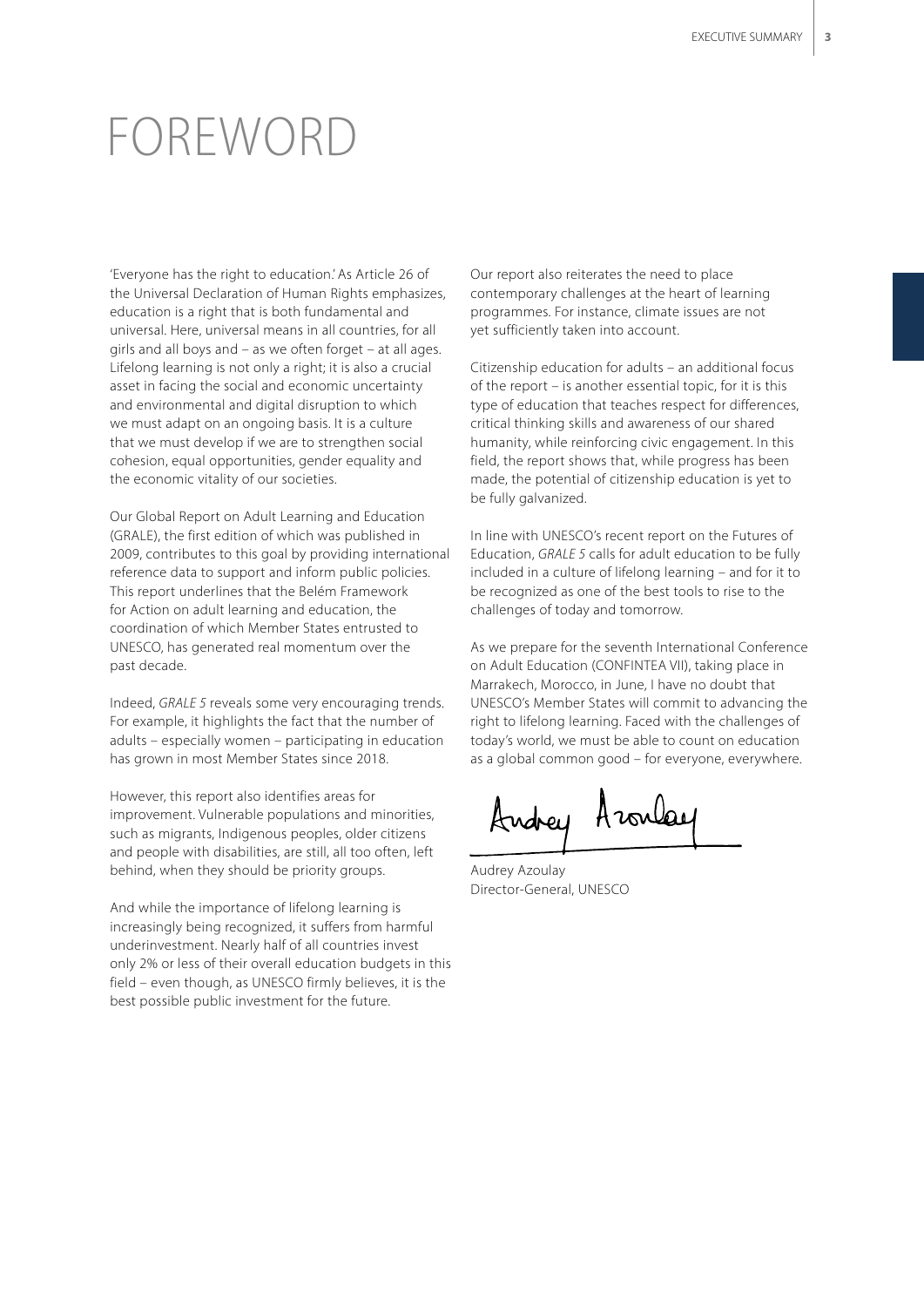# KEY MESSAGES

# **FROM BELÉM TO MARRAKECH**

#### **The abiding challenge for adult learning and education is to reach those who need it most.**

Participation in adult education remains highest among those who have benefited most from education in the past. And while there is welcome progress – notably in the participation of women – disadvantaged and vulnerable groups such as migrants, Indigenous learners, older citizens and people with disabilities continue to miss out.

# **Despite increasing recognition of the value of adult learning and education, investment remains insufficient.**

Member States increasingly recognize the economic, social and civic value of adult learning and education. However, while investment in adult education has increased, progress appears to have stalled and it remains below the level judged necessary in the Belém Framework for Action. Much more needs to be done to achieve the level of investment required for adult learning and education to realise fully its contribution to the SDGs, and much more emphasis needs to be placed on the needs of the most marginalized and disadvantaged.

# **MESSAGES FROM THE** *GRALE 5* **SURVEY**

#### **POLICY**

**The expansion of mechanisms for the recognition, validation and accreditation of non-formal and informal learning and national qualifications frameworks suggests that education systems are transitioning to lifelong learning systems, while increasing policy focus on adult and non-formal education.**

Sixty per cent of countries reported that they had improved policy for adult learning and education since 2018. While Member States reported progress in policy across all fields of learning – literacy, basic skills and citizenship – slightly less progress was reported in citizenship education.

#### **GOVERNANCE**

# **Governance of ALE is increasingly shared between different national ministries, local authorities and other stakeholders.**

Almost three-quarters of countries reported progress in governance, a trend most pronounced in low-income and upper middle-income countries and in the sub-Saharan Africa and Asia and the Pacific regions.

Countries reported a strengthening of partnership and cooperation between several ministries, the private sector and civil society, and confirmed the well-established trend towards decentralization. Challenges remain, however, including weak monitoring and evaluation and persistent data gaps.

### **FINANCING**

**Most countries reported a diversity of funding models, including public funding, public-private partnerships and co-funding with international cooperation agencies, the private sector and learners themselves.**

Almost half of countries reported plans to increase public spending on adult learning and education. However, past experience suggests that these good intentions do not always translate into actual increases in funding, especially given the constraints most countries now face as a result of the COVID-19 pandemic. There is wide divergence in terms of public funding devoted to ALE, with 22 countries spending 4% or more of their public expenditure for education on adult learning and education, and 28 spending less than 0.4%. Illustrating the data gap, 40 countries reported that they did not know how much public support ALE receives.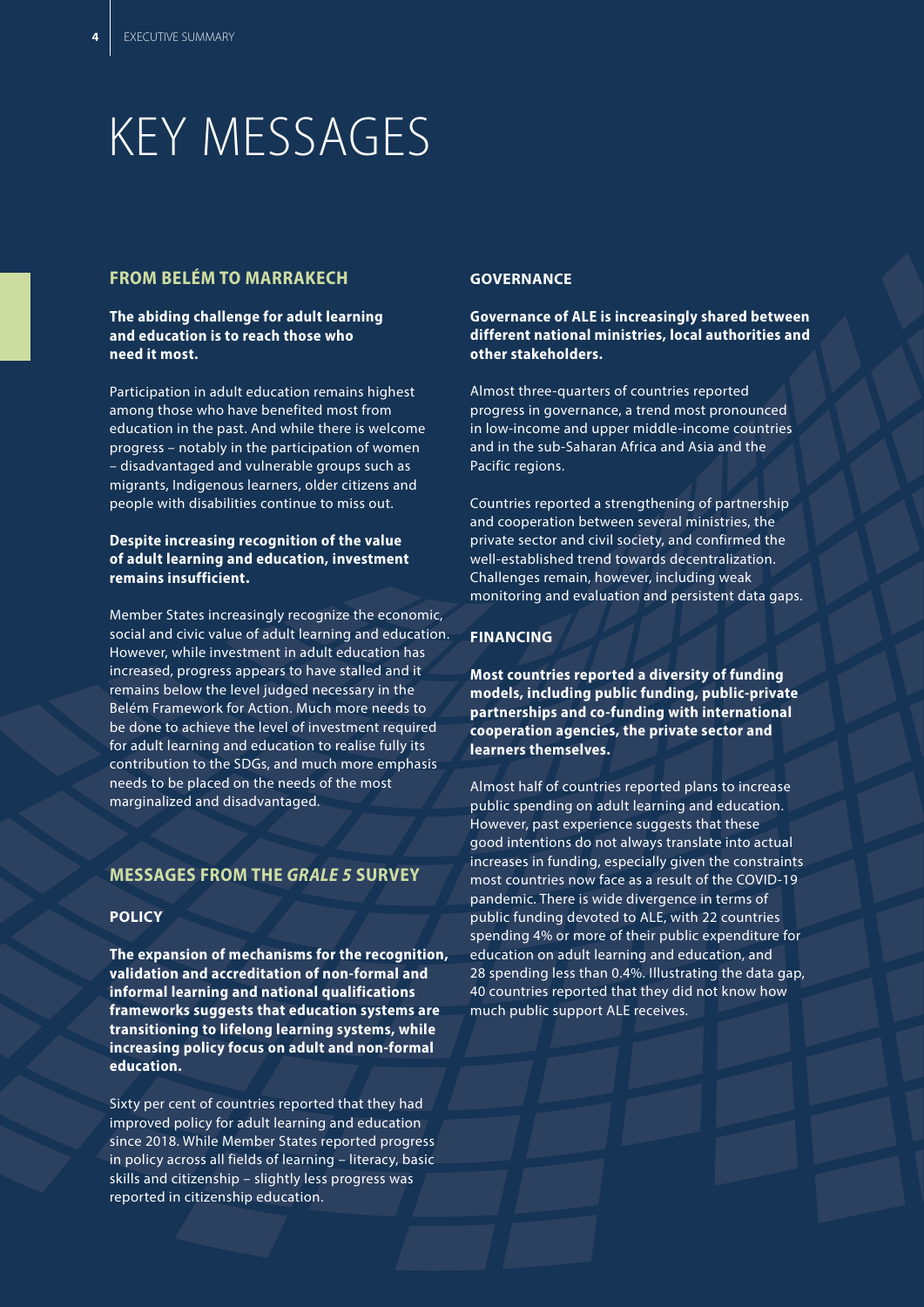#### **PARTICIPATION, INCLUSION AND EQUITY**

### **The expansion of online distance learning brought adult education to a broader range of learners.**

Over half of countries reported an increase in participation in ALE since 2018. The reported participation rate was highest in sub-Saharan Africa.

While participation of women and youth has considerably improved, the picture for older adults is mixed, with 23% of countries reporting an increase in their participation and 24% reporting a decrease.

About 60% of countries reported that the participation of prisoners, people with disabilities and migrants had not changed since 2018.

#### **QUALITY**

**Effective teacher training and the development of professional standards for adult educators are driving progress in quality.**

Most countries reported progress in relation to quality of curricula, assessment and the professionalization of adult educators. Over two-thirds reported progress in pre-service and in-service training for ALE educators, as well as in employment conditions, though this progress varied considerably by region and income group.

#### **CITIZENSHIP EDUCATION WITHIN ADULT LEARNING AND EDUCATION**

#### *GRALE 5* **indicates significant progress in citizenship education since 2018.**

Members States' responses reflect an increasing policy attention to citizenship education compared to the situation three years ago (*GRALE 4*). Close to three quarters (74%) of countries indicated that they are developing or implementing policies in relation to citizenship education.

#### **Citizenship education is a key tool in the global response to contemporary challenges.**

Responding to contemporary challenges, such as the mass movement of populations fleeing war or environmental disaster, climate change and digitalization, demands populations of engaged, active, critical citizens who recognize both their shared humanity and their obligations to other species and to the planet.

### **Adult learning and education can play a significant role in shaping the future in line with the 2030 Agenda for Sustainable Development.**

The *GRALE 5* survey documented the synergy, within ALE, between global citizenship and sustainable development. While ALE curricula tend to focus on specific issues of environmental protection, such as climate change and biodiversity, in some countries they do cover the overarching theme of sustainable development in its entirety.

# **THE IMPACT OF COVID-19 ON ADULT LEARNING AND EDUCATION**

**Most countries reported rapid transitions to online/digital and distance learning (including television, radio and telephone) or modification of in-person learning arrangements.** 

The widespread adoption of digital technology during the COVID-19 pandemic has supported educational continuity for millions during lockdown.

There are many examples of countries responding innovatively to the crisis to ensure the continuation of adult learning and education provision, such as through the adoption of new policies and regulations to support this process or adjustments to quality standards and curricula.

However, it has also left some regions and population groups even further behind, particularly in parts of the world where resources and infrastructure are scarce.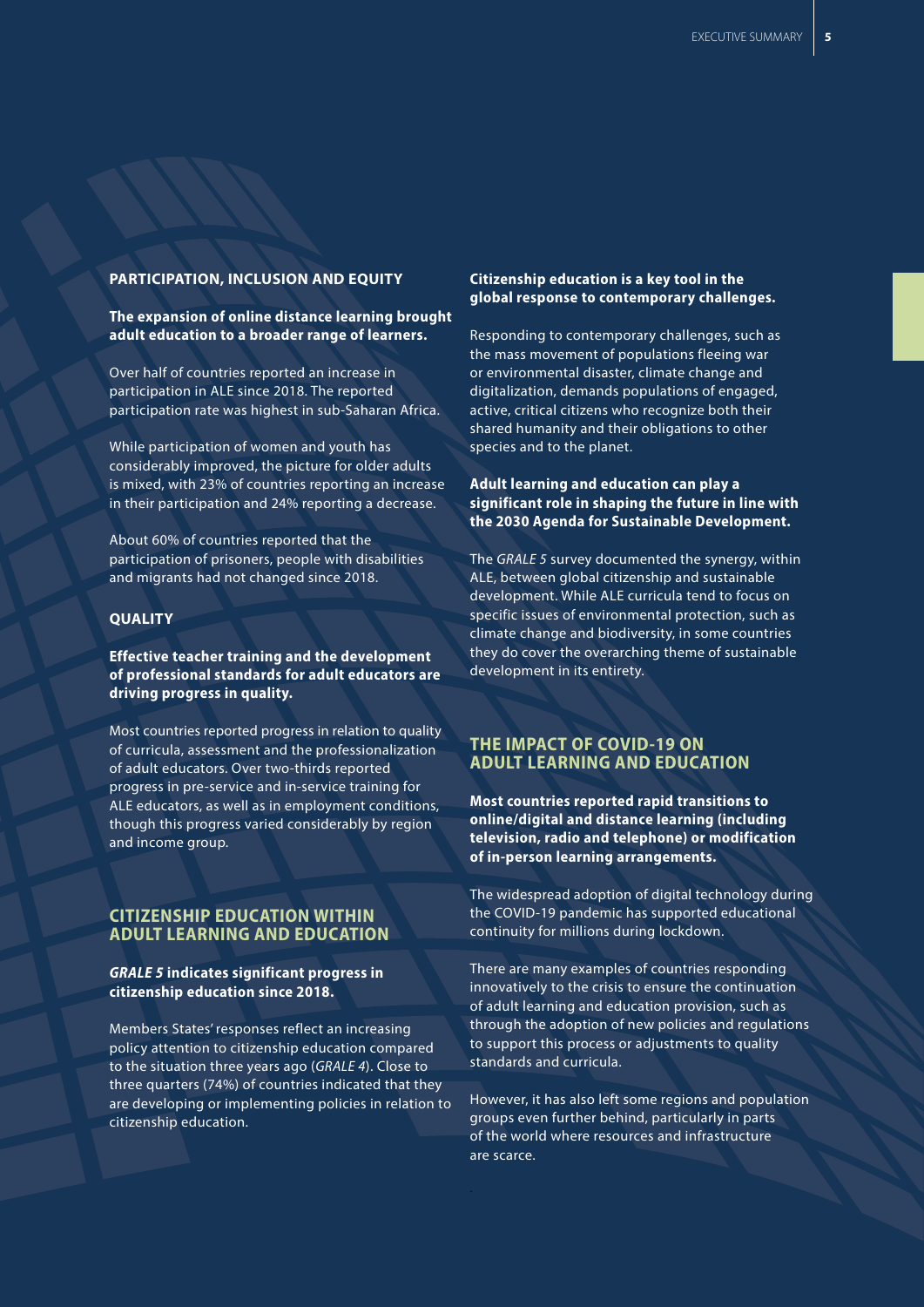# INTRODUCTION

# **ADULT EDUCATION AND CITIZENSHIP: THE MISSING PIECE**

As the *Fifth Global Report on Adult Learning and Education (GRALE 5)* was being drafted, people across the world became increasingly aware that they were living through a time of great uncertainty, exemplified by the COVID-19 pandemic. The impact of the pandemic on education has manifested itself in many ways, exposing glaring inequities in access to quality schooling and non-formal education. The pandemic also revealed an increasingly interconnected world that is nonetheless failing to address adequately issues of inequality and social justice.

As the world emerges from two years of immense disruption to social, economic and cultural life, we must ask ourselves what we have learned from this experience. On a positive note, humanity has demonstrated its ability to adapt and collaborate in response to a short-term threat. But the pandemic has also exposed many of the fault lines in our societies, among them a deficit of trust in political processes, the fragmenting and polarizing potential of information technology, the persistence of 'us versus them' narratives, and growing inequality within and between countries.

The collection of data for this report coincided with the start of the pandemic. Since the *GRALE 5* survey focused on developments since the previous report in 2018, it was not possible to explore the immense changes in adult learning and education (ALE) provision that occurred in response to the pandemic. However, the survey included some questions designed to gauge the pandemic's early impact on ALE. Most countries reported rapid transitions to online/digital and distance learning (including television, radio and telephone) or modification of in-person learning arrangements. Some countries adopted new policies and regulations to support this process or made adjustments to quality standards, curricula and assessment. The pandemic also exposed the digital divide that prevented many people from continuing their studies as physical learning spaces closed.

*GRALE 4* focused on the fact that not everyone has the same opportunities to learn throughout life, to enjoy meaningful and rewarding work, to develop their potential and to contribute to their communities;

.

in other words, to be active citizens. The survey of Member States conducted at that time revealed that the issues of active citizenship and community cohesion were largely ignored by adult education policy-makers. A key recommendation of *GRALE 4* was that more investment is needed in active and global citizenship education. To further explore this, the thematic part of *GRALE 5* focuses on citizenship education.

# **THE MULTIDIMENSIONAL RELEVANCE OF ADULT EDUCATION**

As economies and societies change, ALE will need to extend far beyond responding to labour market needs. Opportunities for career change and reskilling need to connect to broad education-system reforms that emphasize the creation of multiple, flexible learning pathways. Rather than being reactive or adaptive (whether to change in labour markets, technology or the environment), adult education must be reconceptualized around learning that is truly transformative. We know that the nature of employment can change dramatically over the span of a single lifetime. Civic and political life is also changing rapidly, and similarly requires flexibility, critical thinking and the ability to learn.

# **THE GROWING RELEVANCE OF GLOBAL CITIZENSHIP EDUCATION**

In an increasingly interconnected world, global citizenship education enables individuals to care about each other, embrace other perspectives and experiences, and engage in responsible practices towards the planet. Technological solutions alone will not achieve these ends; they must be accompanied and undergirded by a radical shift in how we perceive each other and our place in nature. Thus, global citizenship education must be about changing how we think (better understanding the world), feel (to empathize with others) and act (to change our behaviour for the better). As the twenty-first century progresses, the organization of education systems and policies based on a learner's age will seem increasingly meaningless. In future, the key characteristic will be the openness of learning systems and their capacity to bring about personal and social change.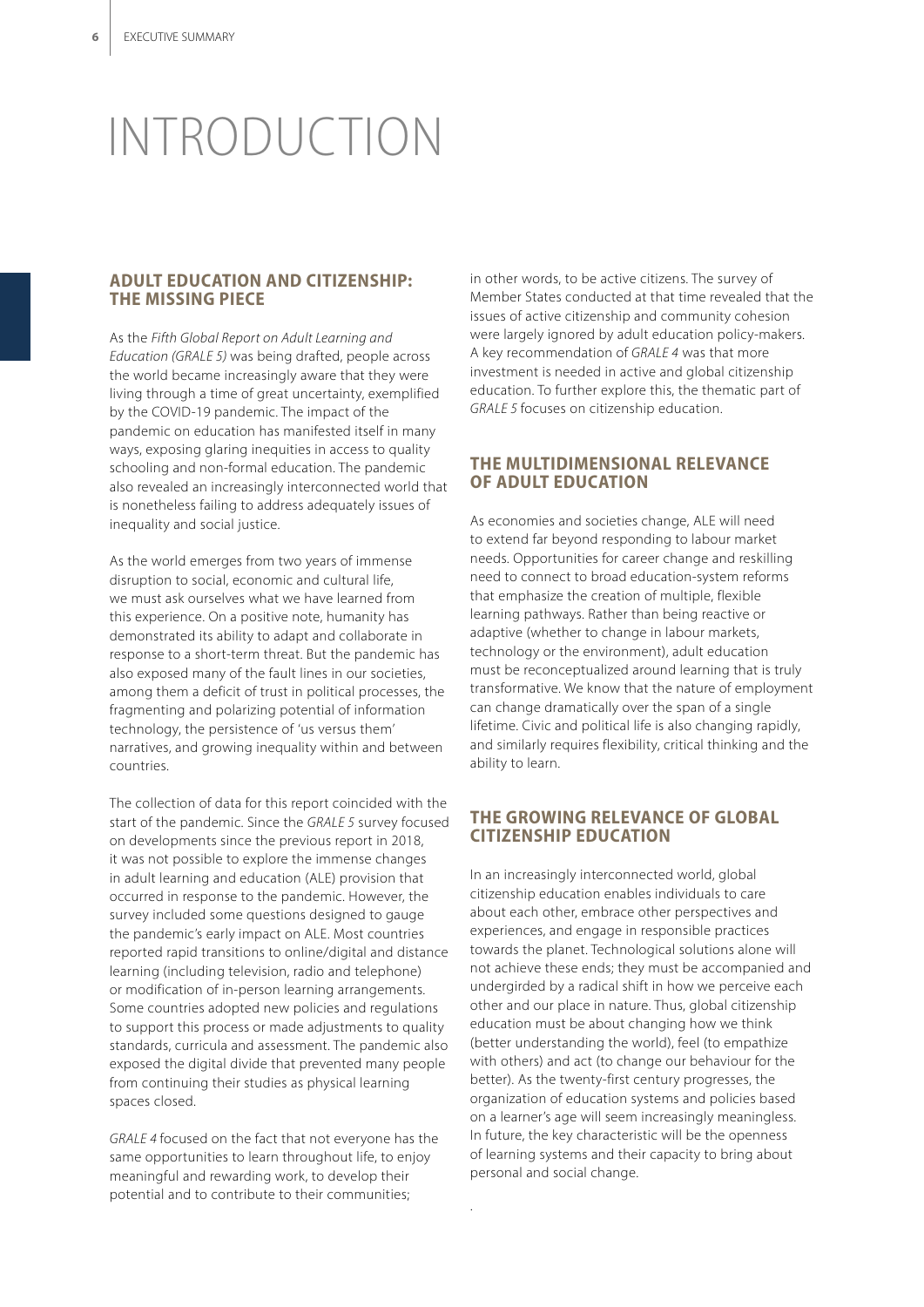# AN OVERVIEW

# **THE BELÉM FRAMEWORK FOR ACTION AND THE GRALE REPORTS**

The aim of the five GRALE reports compiled since 2009 has been to provide baseline data on the state of adult learning and education globally for policy-makers, professionals and the public. The first report was designed to inform discussion during the sixth International Conference on Adult Education (CONFINTEA VI) in 2009. That conference produced the Belém Framework for Action (BFA), which set out an agenda for the future monitoring of five key aspects of adult learning and education: policy, governance, financing, participation and quality. *GRALE 2* in 2013 focused on adult literacy, which the BFA identified as a foundation for lifelong learning. *GRALE 3* in 2016 analysed the benefits of ALE for health and well-being, employment, and social, civic and community life. *GRALE 4* in 2019 looked at opportunities and barriers to ALE participation, and, for the first time, reviewed progress in ALE in terms of the three domains of adult learning defined in UNESCO's 2015 Recommendation on Adult Learning and Education (RALE): literacy and basic skills; continuing education and vocational skills; and liberal, popular and community education and citizenship skills.

During the past 12 years we have entered what many now refer to as the fourth industrial revolution, driven by quantum leaps in IT and artificial intelligence (AI). This revolution is having a huge impact on all aspects of ALE – but particularly on quality and participation. In that context, the GRALE reports have shown that teaching continues to drive the quality of learning, and it is by supporting and professionalizing ALE educators that a sustainable increase in quality (as measured, for example, by learning outcomes) is possible.

# **KEY FINDINGS OF THE**  *GRALE 5* **SURVEY**

The Belém Framework for Action was not a binding agreement, but a 'guide' to help Member States 'harness the power and potential of adult learning and education'. It also set out the terms by which the GRALE reports would monitor progress in Member States. The ultimate aim of the GRALE reports is to increase awareness of ALE across the globe among many different stakeholders and to stimulate more active interest among policy-makers. They provide examples of innovation and good practice and an evidence base for evaluating international progress.

In line with this mandate, the purpose of *GRALE 5* is three-fold: it serves as a monitoring mechanism; it opens up in-depth discussions of key themes in adult education; and it lays the groundwork for CONFINTEA VII, which will take place in Marrakech, Morocco, in June 2022.

It is a daunting task to survey the state of adult education and learning globally. Many countries lack the means to consistently monitor and evaluate the wide spectrum of adult learning services, covering everything from professional education to literacy and basic education. As a field, ALE receives often inadequate support or is neglected in terms of budget and planning. Because its governance is fragmented and its financing dispersed, it is hard to keep track of who spends how much for what and where.

Notwithstanding these limitations, the *GRALE 5* survey yielded some important and encouraging findings. Globally, ALE provision continues to expand as the digital revolution brings distance learning and open educational resources out of the shadows and into the mainstream of educational policy and practice. ALE is no longer seen merely as a stopgap for those who were left behind in childhood or youth. It is for everyone, not least because rapid technological and social change means that reskilling and upskilling are now routine, and the ultimate twenty-first century skill is the ability to learn throughout life.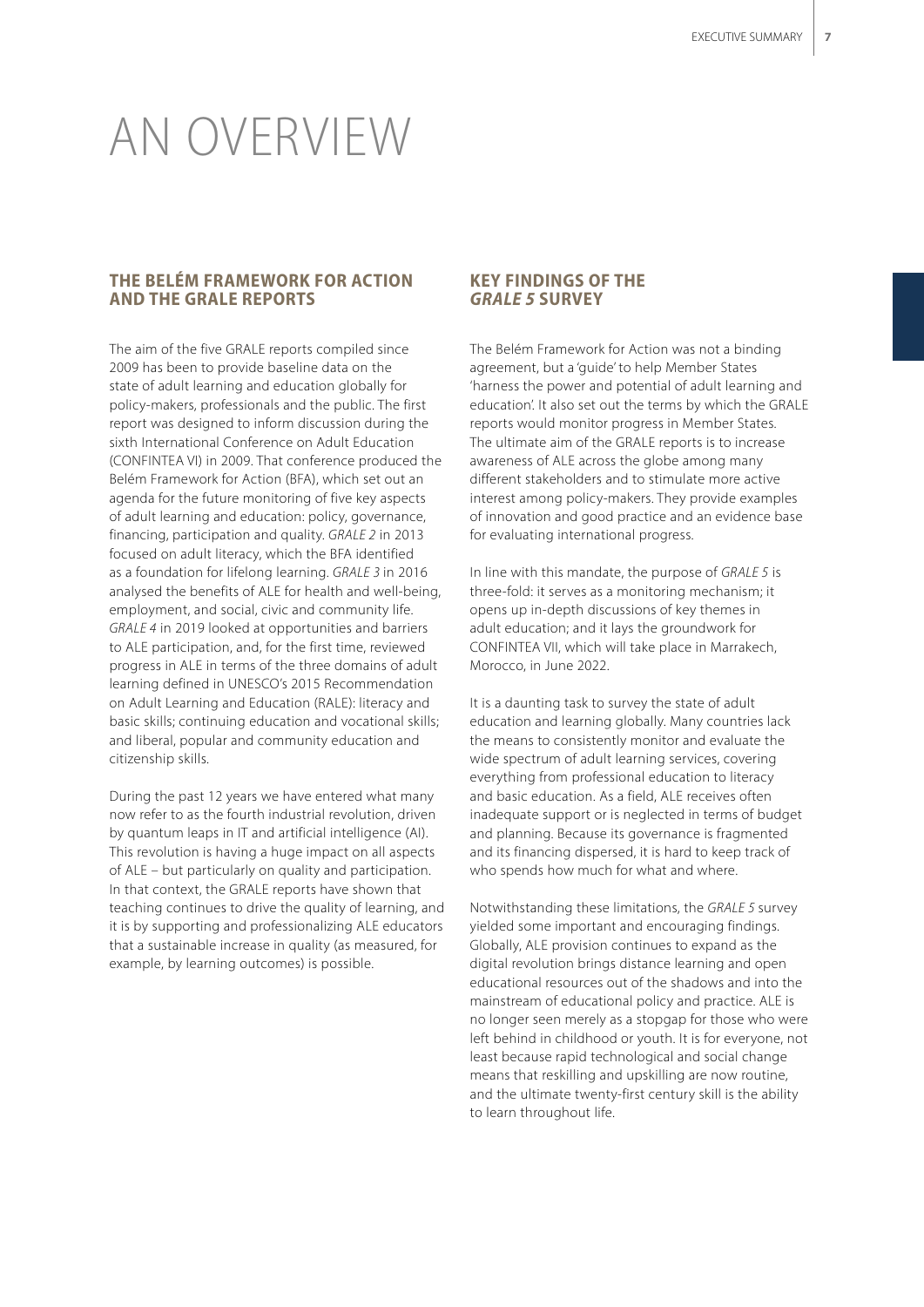The findings of the *GRALE 5* survey make clear that, even though most countries are a long way from realizing the vision set out in Belém, most appear to be on the right track. On all five indicators set out in the BFA, countries report considerable progress. And even in those areas where progress has been slower, the data provided in this and previous GRALE reports gives us a better grasp of the roadblocks.

#### *Policy*

Though there is still much ground to cover, education systems are starting to transition to lifelong learning systems, as evidenced by the global embrace of policy mechanisms such as national qualifications frameworks and systems for the recognition, validation and accreditation of non-formal learning (RVA). Some areas remain neglected, particularly the provision of dedicated ALE opportunities to vulnerable and marginalized groups. Citizenship education is no longer a marginal element of ALE curricula: 74% of countries reported that they were developing and implementing specific policies in relation to citizenship education.

#### *Governance*

The survey findings show that the trend towards decentralization accelerated and that there is growing involvement of non-state stakeholders such as civil society and development partners. Challenges remain, including weak monitoring and evaluation. The great diversity in ALE modalities makes monitoring challenging for most countries. Moreover, governments tend to use ALE as a policy instrument to reach a variety of goals (e.g. social inclusion and empowerment of vulnerable groups) rather than making ALE available for all.

#### *Financing*

There are wide disparities between countries in how much public funding is devoted to ALE. Twentytwo countries reported that their spending on ALE comprises 4% or more of public spending on education. At the other end of the spectrum, 19 countries reported public spending on ALE equivalent to less than 0.4%. Forty countries reported that they did not know what proportion of public education spending is devoted to ALE. Most countries reported diverse funding sources and models – including public funding, public-private partnerships and co-funding with international cooperation agencies, the private sector or learners themselves. Almost half of countries reported plans to increase spending on ALE.

#### *Participation, inclusion and equity*

Funding is a key driver of quality, which, in turn, is the main driver of participation. Participation in ALE has increased significantly since 2018, mainly due to the expansion of online distance learning. Other drivers of increased participation include more relevant curricula with materials tailored to learners' interests and needs and produced in local languages. The highest increase is among women, with 56% of countries reporting an increase in their participation. The next highest increase is for youth, reported by 49% of countries. Less than a quarter of countries reported an increase in the participation of older adults (23%) and Indigenous people (24%). Around 60% of countries reported that the participation of prisoners, people with disabilities, and migrants had not changed since 2018. Finally, 24% of countries reported that the participation of older adults in ALE had declined since 2018.

#### *Quality*

More relevant curricula, better trained and paid educators, improved assessment methods and more flexible modes of access are key markers of quality; most countries reported progress in these areas. Three-quarters of countries reported progress on improving the quality of ALE, through curricula and learning materials and the use of information and communication technology (ICT).

# *GRALE 5* **and citizenship education**

The *GRALE 5* survey data showed that the concept of citizenship education is understood in quite different terms from country to country. Yet, most of them reported that their ALE curricula included elements and topics that align with citizenship education, including civic education, critical thinking, environmental protection, human rights, and media literacy. Hence, while countries lack a common definition and understanding of citizenship education, most ALE curricula seek, in the words of the former UN Secretary General Ban Ki-Moon, delivered at the launch of the Global Education First Initiative in 2012, 'to cultivate an active care for the world and for those with whom we share it'

# **GLOBAL CITIZENSHIP EDUCATION: A PATH TO HUMANISM**

#### **What is citizenship?**

Different legal, cultural and historical traditions have created a diversity of competing meanings of citizenship. Some understandings have taken citizenship to be something bestowed from above, while others have considered that it must be claimed from below. Some have focused on rights, others on responsibilities. T.H. Marshall's influential work on citizenship defined the concept in terms of three core categories: civil, political and social. The civil element entails the freedom of speech, thought and faith, the right to own property and to conclude contracts, and the right to justice. The political element entails the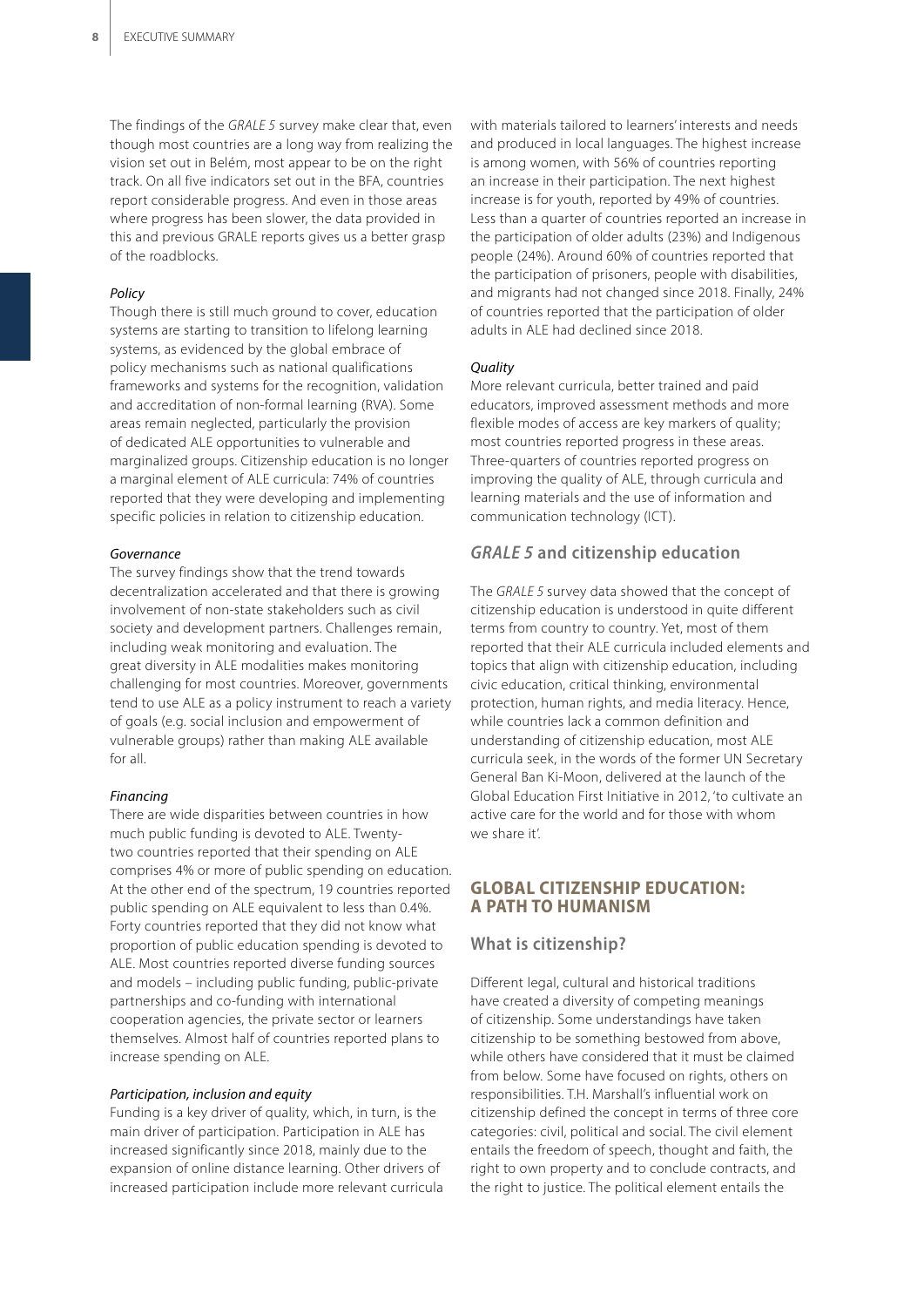right to participate in the exercise of political power, as a member of a political body or as an elector of such a body. The social element entails a right to fundamental economic welfare and security, the right to share in social heritage and to live in society according to prevailing standards. While it is no longer the case that property is a precondition of citizenship, political and social influence are still largely predicated on wealth. It is important, therefore, that we ask, 'What role can education play in transforming social structures that privilege ownership into sustainable post-growth societies animated by a vigorous global citizenship?'

# **Citizenship education and ALE**

The results of adult learning – along the dimensions of knowledge, attitudes, skills and behaviours – enhance the capacities of adults to know, claim and enjoy their right to education, as well as other civil rights, such as the right to work and to participate in community life. ALE is, therefore, intrinsically rights-oriented and ALE programming content should be explicitly linked to human rights education. Citizenship education may be seen as a natural extension of 'civic education'; namely, knowledge and critical understanding of civil rights and responsibilities, the cultivation of civic, social virtues, economic virtues and political virtues, and the ability to engage in transformative dialogue, negotiations and interactions.

Citizenship education intersects with key aspects of ALE. Adult education typically values the personal experience of learners, promotes active learning, critical thinking and problem solving, and supports selfdirected learning and the co-production of knowledge. These aspects reflect characteristics of citizenship education that are commonly associated with lifelong learning, such as the centrality of the learner, the emphasis on process learning, and the collective, cooperative and collaborative nature of learning processes.

### **Global citizenship education**

Global citizenship is not an alternative to national citizenship. Rather, it reinforces the democratic social pact of representative and participatory democracies worldwide and creates another layer of support for a model of citizenship based on principles of liberty and equality for all, thereby helping to shore up the traditional model of citizenship. In other words, global citizenship adds value to national citizenship.

The idea of global citizenship has been a key element of UNESCO's vision for education, right from the organization's inception. It has been conceptualized in three flagship reports: *Learning to Be* (the Faure report) published in 1972, *Learning: The Treasure Within* (the

Delors Report) in 1996, and, more recently, the report of the International Commission on the Futures of Education: *Reimagining our Futures Together – a New Social Contract for Education* (2021).

UNESCO calls for active citizenship related to four areas: human rights, environmental issues, social and economic justice, and cultural diversity. It proposes that global citizenship education should be transformative, building the knowledge, skills, values and attitudes that learners need to be able to contribute to a more inclusive, just and peaceful world. The overall goal of global citizenship education is to empower learners to 'become proactive contributors to a more just, peaceful, tolerant, inclusive, secure and sustainable world'.<sup>1</sup>

# **KEY THEMES IN GLOBAL CITIZENSHIP EDUCATION**

This report explores several themes that link adult education to global citizenship education. Together, they offer insights into the multifaceted nature of ALE.

#### **Citizenship and literacy**

Paulo Freire memorably described literacy as 'an effort to read the world and the word'. As people become more literate, they are better able to engage with the world beyond their own village and community. This process reflects the goal of global citizenship education, 'to empower learners to engage and assume active roles both locally and globally to face and resolve global challenges.'2

There is ample evidence that literacy learning correlates with positive citizenship outcomes. For example, the UNESCO EFA Global Monitoring Report 2006 showed that participation in adult literacy programmes and the practice of literacy produced benefits such as improved self-esteem, empowerment, creativity and critical reflection. Similarly, almost three-quarters of the countries that responded to the *GRALE 5* survey reported that literacy programmes make a significant contribution to active citizenship.

2 Ibid.

<sup>1</sup> UNESCO, 2014. *Global Citizenship Education: Preparing Learners for the Challenges of the 21st Century.* [online] Paris: UNESCO, p. 15. Available at: <https://unesdoc.unesco. org/ark:/48223/pf0000227729/PDF/227729eng.pdf.multi>.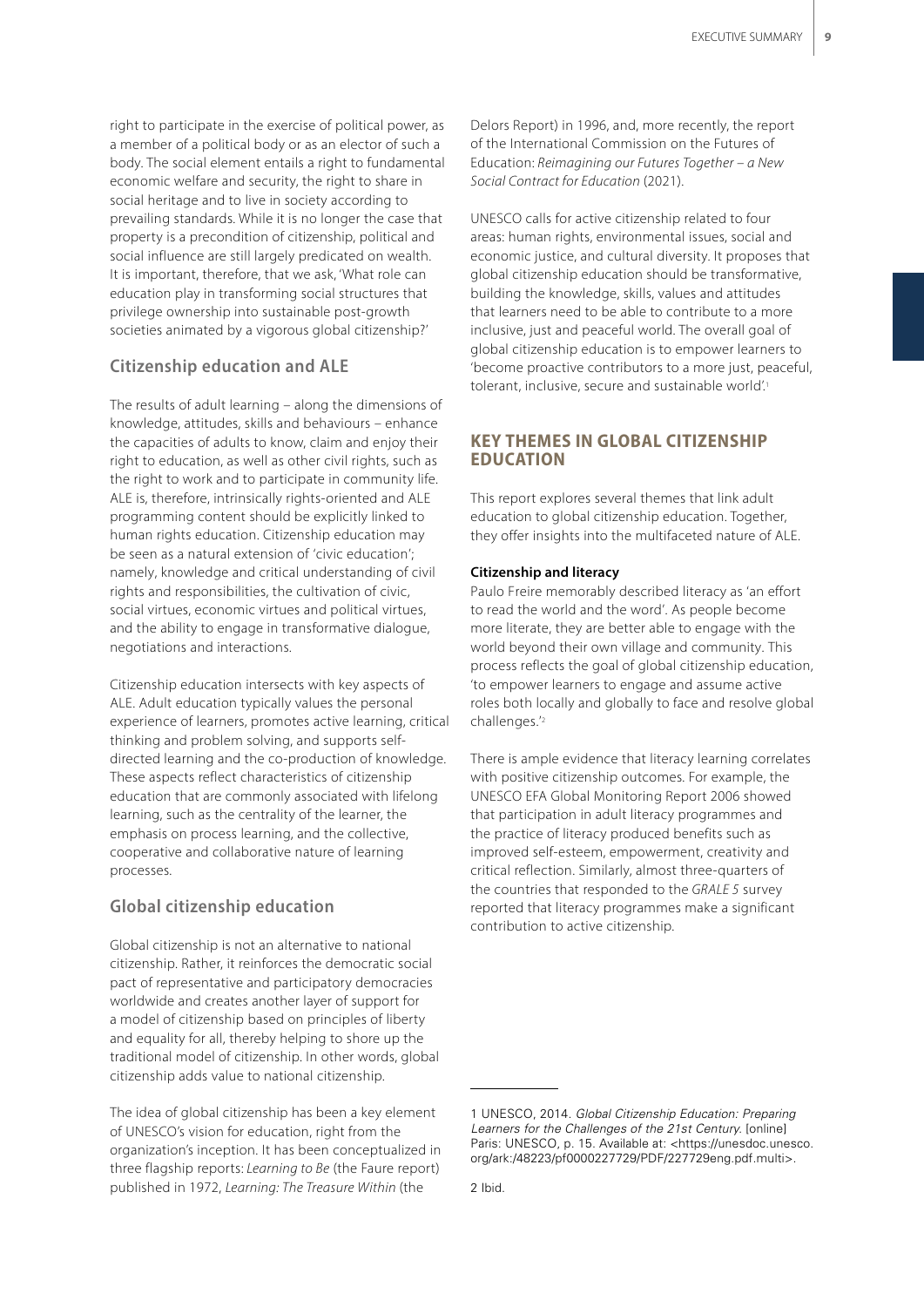#### **Citizenship education and migration**

Global citizenship education plays a pivotal role in protecting and supporting migrants. Three areas of intervention are particularly important: civic education to prepare host populations to receive immigrants in a spirit of tolerance and compassion; civic education for migrants that helps them adapt to unfamiliar cultural, social and political norms and become active in their new homelands; and interventions that give special support to vulnerable and marginalized groups within immigrant communities to facilitate their socioeconomic integration.

Citizenship education in multicultural societies must help foster a twin sense of national unity and global responsibility. In this respect, global citizenship builds competences to recognize, respect and value multiple identities and cultural diversity.

#### **Citizenship education and new technologies**

The conditions for enacting active and global citizenship have been transformed by the digital era. The concept of *digital citizenship* has emerged in tandem with a concern about citizens' capacities to participate in society as the information, resources and services that underpin citizen rights and responsibilities move online. If new technologies are to be accessible to all and enhance rather than endanger citizenship rights and civil participation, then, in addition to broad access to digital devices and internet infrastructure, largescale investment is required to provide opportunities to acquire digital skills to all. Digitized learning materials that are contextually relevant are essential to enabling adult participation, whether in citizenship education or other forms of ALE.

#### **Citizenship and gender**

Women continue to be under-represented in political and other forms of decision-making institutions and processes. A central goal of global citizenship must be to recognize women as autonomous citizens and support them in setting and reaching their own goals. To that end, citizenship education must recognize all genders as agents of change, understand the ramifications or benefits of intergenerational learning and critically engage in dialogue about the complexities of citizenship values.

#### **Indigenous citizens**

In recent decades there has been a shift of emphasis in most countries with significant Indigenous populations from assimilation to democratic inclusion and participation. This shift, while a clear improvement on earlier policies, has created a new challenge to reconcile citizenship and Indigenous identities. Indigenous communities have also been increasingly recognized for their contribution to local and global development, especially to planetary sustainability and cultural diversity. Many concepts inspired by Indigenous worldviews, such as *Sumak Kawsay* and *Ubuntu*, have also found their way into the discourses of sustainability and global citizenship. Accordingly, sustainable global citizenship involves understanding these principles and fostering, through ALE, a sense of care for oneself, others and the planet. Recognizing the wisdom of Indigenous knowledge is part of our responsibility to others, future generations and the planet.

#### **Adult educators and citizenship education**

The professionalization and training of educators is inextricably linked to the issue of quality in education. The BFA states that 'the lack of professionalization and training opportunities for educators has had a detrimental impact on the quality of adult learning and education provision'.<sup>3</sup> UNESCO articulates the role of the educator in global citizenship education as follows: 'The main role of the educator is to be a guide and facilitator, encouraging learners to engage in critical inquiry and supporting the development of knowledge, skills, values and attitudes that promote positive personal and social change.'4 Adult educators, therefore, have a critical role in creating environments for citizenship education that are safe, inclusive and effective,<sup>5</sup> and their professionalization should be developed accordingly, particularly with regard to the engagement of marginalized and disadvantaged groups.

#### **Higher education and citizenship education**

Higher education institutions (HEIs) are increasingly expected to be economic, social and cultural contributors to their local environment. Global citizenship education and civic engagement in higher education have been subsumed under the term *third mission* (in addition to the traditional missions of teaching and research). Third-mission activities typically involve community projects and volunteering, intergenerational learning opportunities, cultural events and collaboration with cultural institutions, economic development activities and partnerships with local business, and advocacy work. Commitment to the third mission and the promotion of citizenship education varies across institutions and around the world;

5 Ibid.

<sup>3</sup> UIL (UNESCO Institute for Lifelong Learning), 2010. *CONFINTEA VI, Belém Framework for Action: Harnessing the power and potential of adult learning and education for a viable future.* [online] Hamburg: UNESCO Institute for Lifelong Learning, p. 13. Available at: <https://unesdoc. unesco.org/ark:/48223/pf0000187789>

<sup>4</sup> UNESCO, 2015. *Global Citizenship Education: Topics and Learning Objectives*. [online] Paris: UNESCO, p. 51. Available at: <https://unesdoc.unesco.org/ark:/48223/pf0000232993>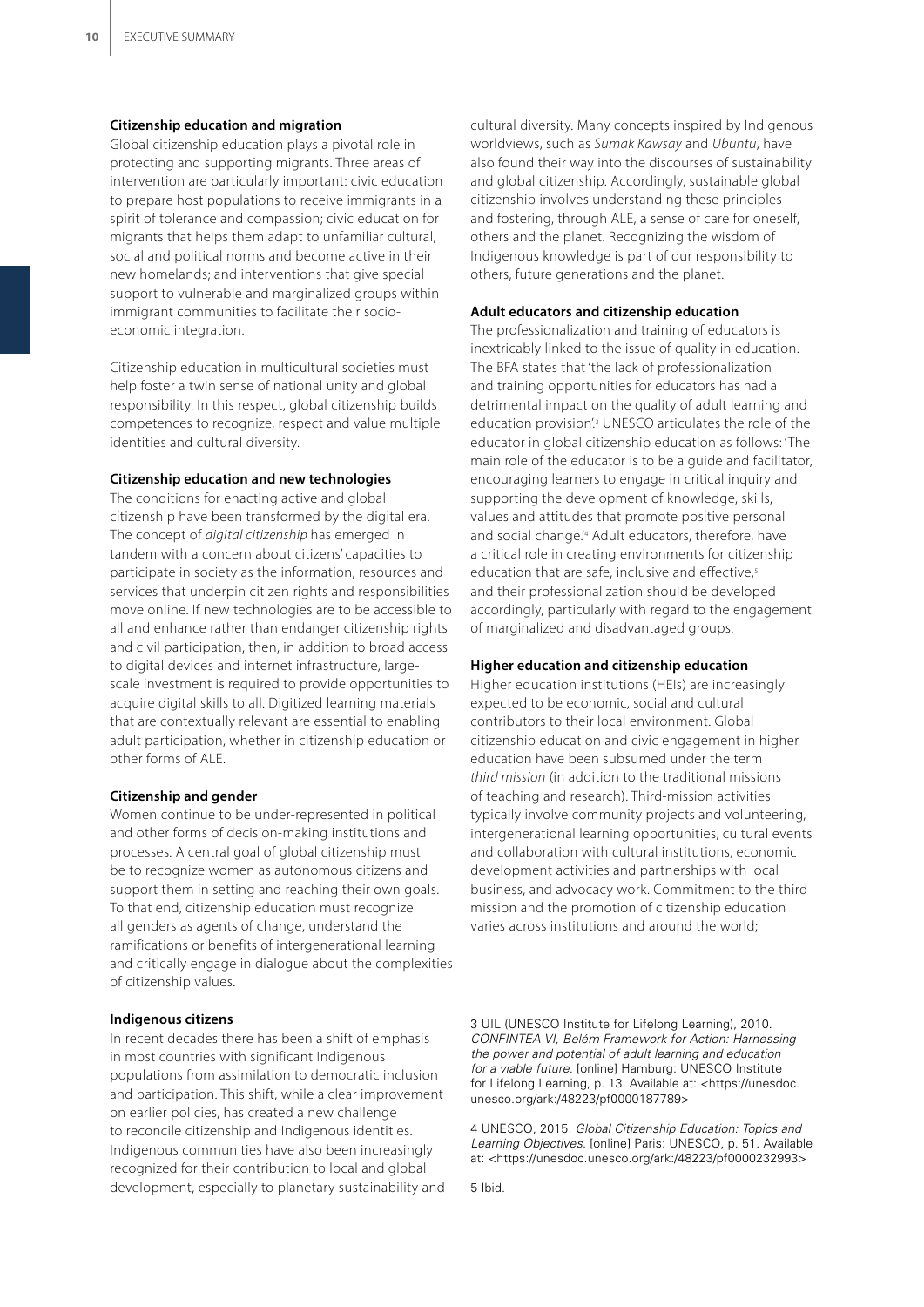while some regions have a long history of citizenship education in higher education, it is a new phenomenon for others. HEIs must continue to develop this aspect of their work and achieve a better balance between their three core missions if they are to realize their potential contribution to enhancing global citizenship and civic engagement.

#### **Citizenship and employability**

Active citizens internalize democratic values and take an active role in their communities, working to create peaceful, inclusive, tolerant, fair and sustainable societies. Yet, the skills inherent in active citizenship also greatly enhance employability. For example, cognitive and metacognitive skills such as adaptability, creativity, the ability to learn and self-reflection are highly valued by employers but also fundamental to the development of civic participation. Communication and cooperation skills, essential to fulfil the role of citizen, are also an increasingly important part of the contemporary workplace, where collaborative work is the norm, alongside intensive communication in more than one language and higher degrees of autonomy. Active and global citizenship implies that individuals are self-aware, self-questioning and capable of making complex and ambiguous decisions. It also means that they are sensitive to cultural difference, capable of communicating and cooperating with others in a diverse environment and conducting themselves in an ethical fashion. These are also increasingly sought-after skills in the more dynamic, flexible and collaborative workplaces of today. This sort of engagement implies a high degree of autonomy and self-regulation, that employees need increasingly to possess, and employers must foster.

# **THE ROLES OF ALE AND GLOBAL CITIZENSHIP EDUCATION IN MEETING THE 2030 AGENDA**

The concept of global citizenship implies a shift towards a broader understanding of citizenship. The classical view of citizenship as linked to a nation and to local realms of action has been rendered largely obsolete by information technology, which has created communities of interest and impact that span the globe; by global economics that link human communities, from village to metropolis, through complex chains of supply and demand; by the emergence of global challenges such as climate change and the COVID-19 pandemic; and, perhaps most visibly, by the physical movement of human beings across the globe at an unprecedented speed and scale. The classical citizenship values of responsibility and care have thus expanded to encompass not just our fellow countrymen and women, but also those living on other continents, future generations, all species and the planet itself.

The *GRALE 5* survey confirmed the link within ALE between global citizenship and sustainable development. However, ALE curricula tend to focus on specific issues of environmental protection, such as climate change and biodiversity protection, rather than the overarching theme of sustainable development. The United Nations 2030 Agenda for Sustainable Development explicitly highlights the importance of global citizenship education through Sustainable Development Goal (SDG) Target 4.7, which states that 'all learners [should] acquire the knowledge and skills needed to promote sustainable development, including, among others, through education for sustainable development and sustainable lifestyles, human rights, gender equality, promotion of a culture of peace and non-violence, global citizenship and appreciation of cultural diversity and of culture's contribution to sustainable development'. Target 4.7 thus promotes a humanistic vision of education, and calls for this to be reflected in policies, programmes, curricula, and teacher training. It also emphasizes the important role of culture and the (inter-)cultural dimensions of education for peace, social cohesion and sustainable development.

SDG 4 aims at ensuring that people of all ages develop the knowledge, skills, attitudes and values to address global challenges, including the existential threat of climate change. Furthermore, it emphasizes the role of humanistic education in cultivating peace, social cohesion, intergenerational solidarity, social mobility and justice. By explicitly linking global citizenship education, education for sustainable development and lifelong learning, Target 4.7 suggests that the way to balance the needs of planet, people and prosperity is by fostering, through education, the kind of citizenship that will allow our most truly human and humane values – of love, care and responsibility – to emerge.

# **CITIZENSHIP EDUCATION AT CONFINTEA VII**

CONFINTEA VII provides a unique opportunity to consider how the concept of active citizenship has been embraced by adult education systems, and how global citizenship education might fit into the new social contract for education advocated by UNESCO. The Futures of Education report<sup>6</sup> states that this new social contract 'must be grounded in human rights and based on principles of non-discrimination, social justice,

<sup>6</sup> ICFE (International Commission on the Futures of Education), 2021. *Reimagining Our Futures Together: A New Social Contract for Education.* [online] Paris: UNESCO. Available at: <https://unesdoc.unesco.org/ark:/48223/ pf0000379707/PDF/379707eng.pdf.multi>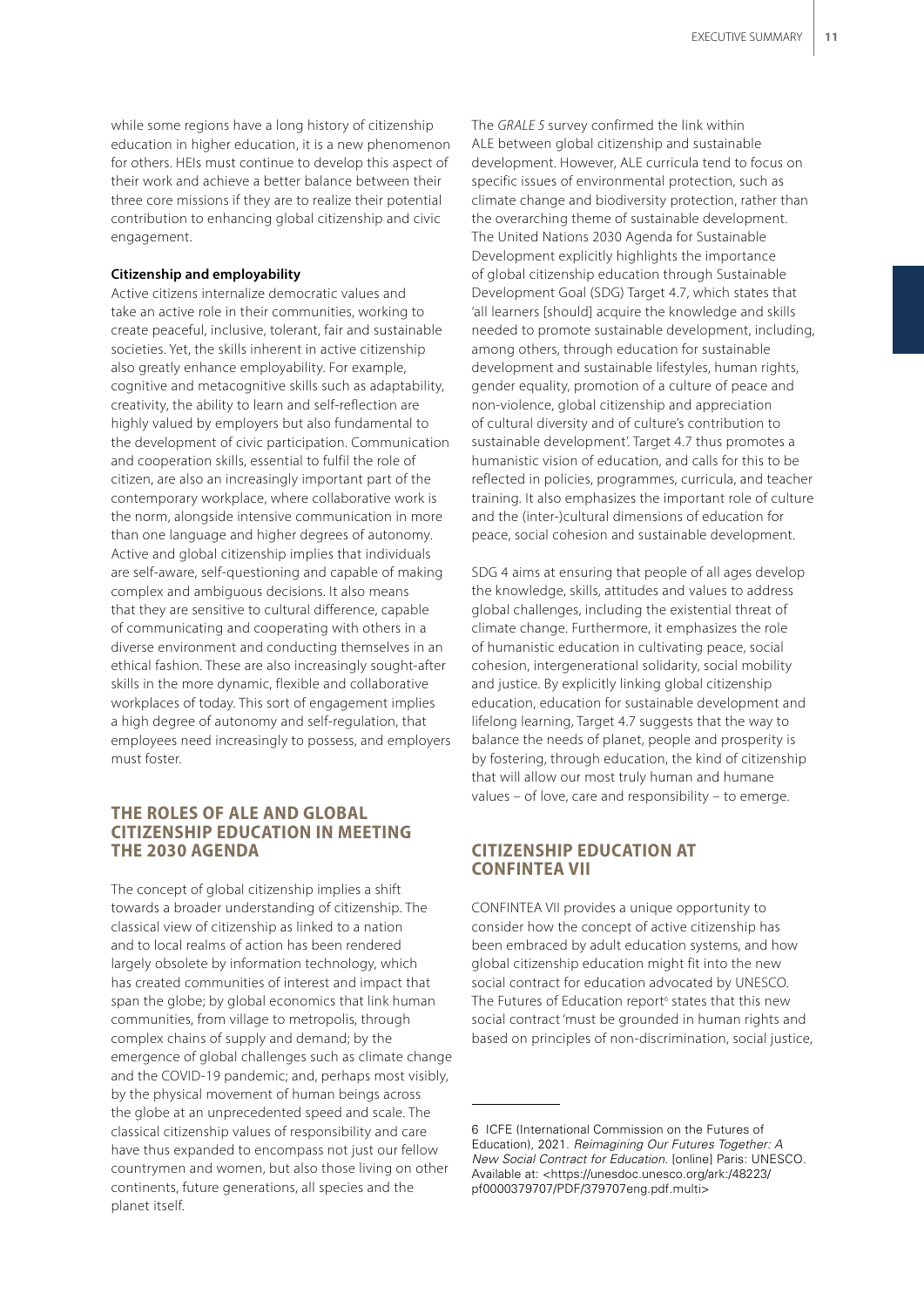respect for life, human dignity and cultural diversity, [that] it must encompass an ethic of care, reciprocity, and solidarity' (p. iii) and that it 'must unite us around collective endeavours and provide the knowledge and innovation needed to shape sustainable and peaceful futures for all anchored in social, economic and environmental justice' (p. 2). It also highlights the transformative role of education in building global citizenship and sustainability, stating that 'rather than being reactive or adaptive (whether to change in labour markets, or the environment), adult education needs to be reconceptualized around learning that is truly transformative' (pp. 114–115).

The vision of global citizenship outlined in *GRALE 5*  echoes that articulated in the Futures of Education report. One of the key messages of *GRALE 5* is that ALE has a strong and measurable impact on active citizenship, political voice, social cohesion, gender equality, diversity and tolerance, and therefore supports the common good. It also has a positive impact on learners' lives in terms of health, well-being and

employment. Making the most of that contribution means clear political commitment, effective ALE policies and adequate resourcing, as well as a focus on quality and equity.

The greatest challenge in ALE remains reaching those who need it most. In all countries, participation in ALE is highest among those who already have a solid educational base and income, while those who have benefitted least from education continue to get least. As a result, too often, ALE policies have contributed to deepening inequality and have failed to bring about social transformation. Yet, this and previous GRALE reports offer considerable grounds for hope, with overall participation rising, and a particular spike in women's participation. The reports have shown that it is not enough to merely make ALE available, it must be accessible, gender-responsive and relevant to the broadest possible spectrum of the population. The success in reaching women is commendable. The lessons learned from this must be extended to migrants, people with disabilities, Indigenous learners, older people, and other neglected or marginalized groups.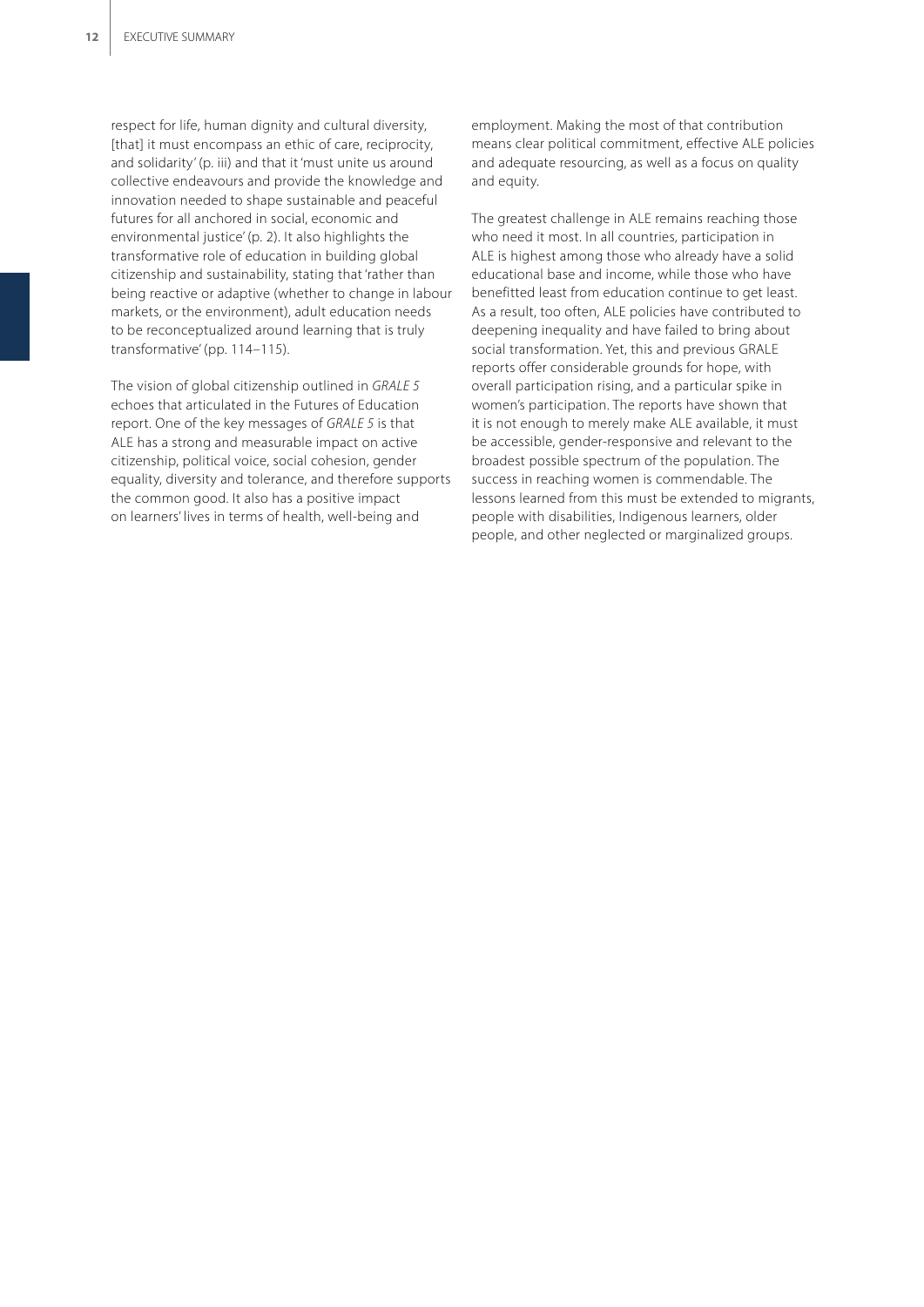